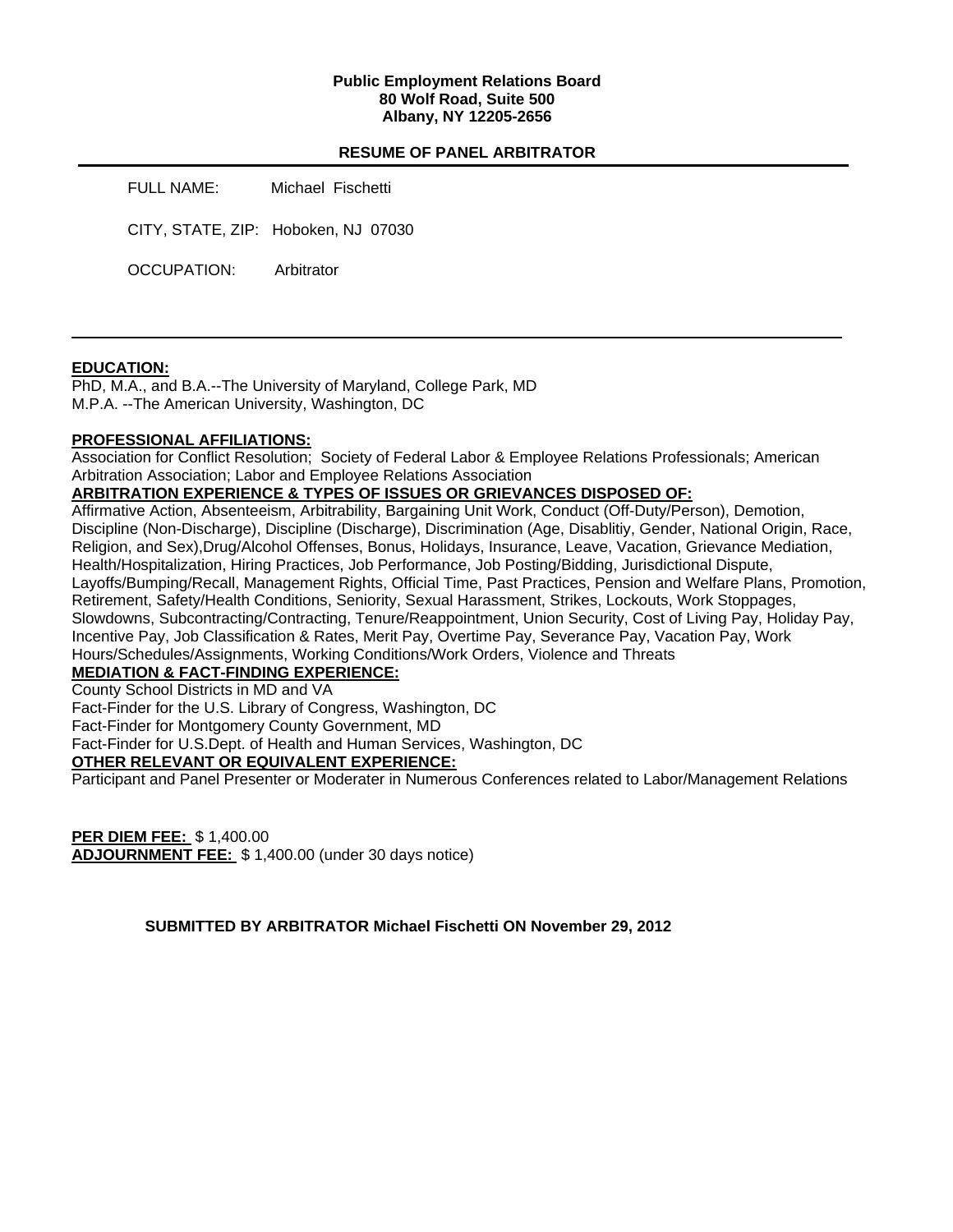#### **Public Employment Relations Board 80 Wolf Road, Suite 500 Albany, NY 12205-2656**

# **BILLING DISCLOSURE STATEMENT**

# ARBITRATOR'S NAME: **Michael Fischetti**

The following is a description of my fees and expenses:

## A) HEARING TIME.

- (1) My per diem is \$1,400.00 for each day or any part thereof spent hearing a case.
- (2) If a hearing day exceeds 8 hours, I charge:

 $\Box$ a second full per diem  $\boxtimes$ a prorated per diem

 $\Box$ no additional charge  $\Box$ other (describe) :

(3) Additional comments:

B) STUDY TIME.

- (1) I charge \$ 1,400.00 for each day spent in preparation of the opinion and award.
- (2) This charge  $\boxtimes$  will  $\Box$  will not be prorated for partial days devoted to such preparation.
- (3) Additional comments:

## C) TRAVEL TIME AND EXPENSES.

(1) When travel time plus hearing time exceeds 10 hours in a calendar day:

 $\Box$  Not applicable (no additional charge)

- $\boxtimes$  I charge as follows (describe): 1/2 day
- (2) I charge for actual, travel-related expenses incurred in connection with the case  $\boxtimes$ YES  $\Box$  NO.

Where appropriate, a mileage charge for auto travel will be billed at:

 $\boxtimes$  Prevailing IRS rate  $\Box$  Other (describe):

(3) When the scheduled hearing day(s) requires an overnight stay:

There is no charge, other than for lodging and subsistence.

- $\boxtimes$ I charge as follows (describe): prorated actual travel time and expenses
- (4) Additional Comments: